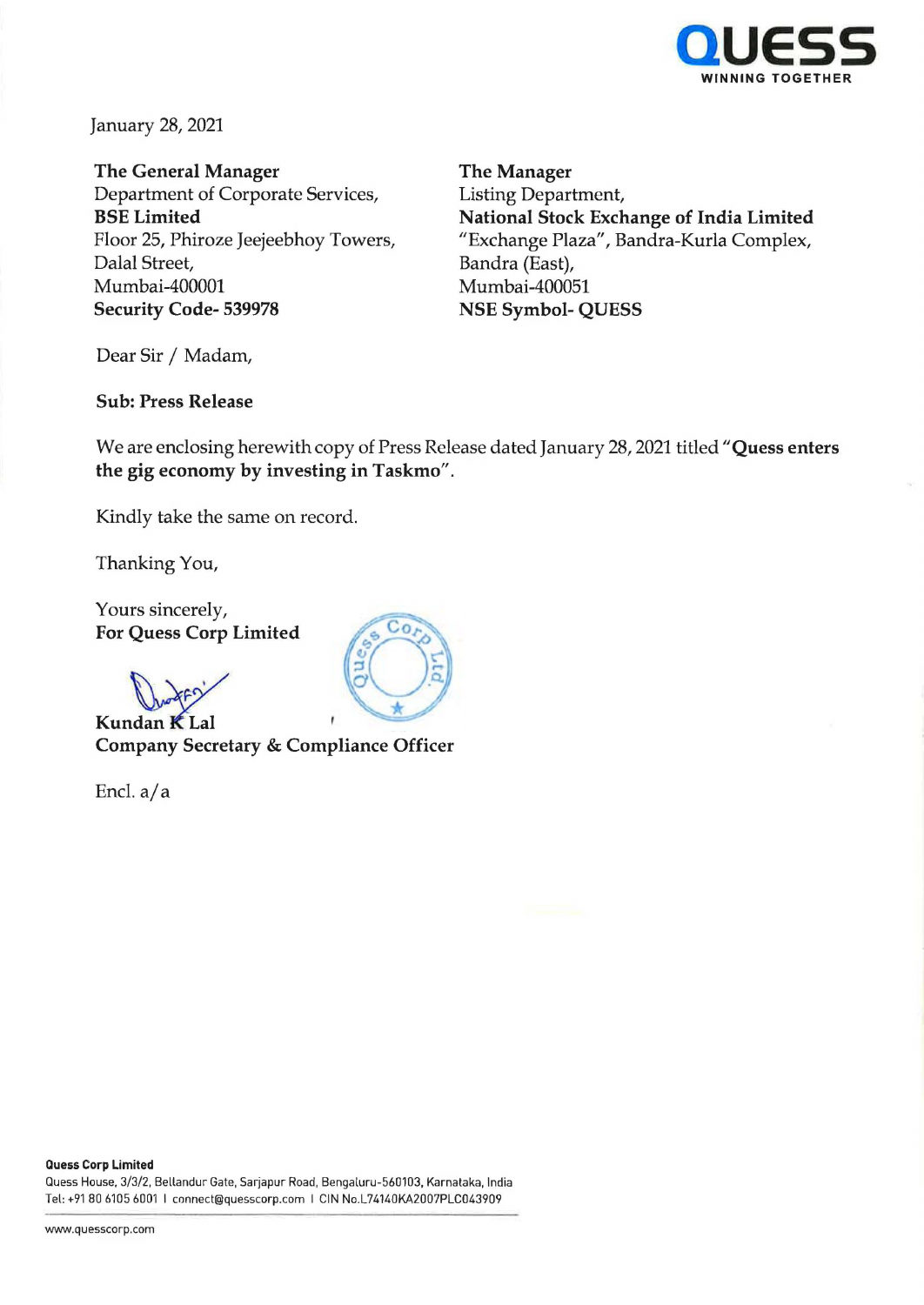### BSE: 539978 I NSE: QUESS I ISIN: INE615P01015 I CIN: L74140KA2007PLC043909 I WWW.QUESSCORP.COM

# **Quess enters the gig economy by investing in Taskmo**

Quess Corp, India's leading Business Services provider and the country's largest private sector employer, today announced that it has signed definitive agreements to subscribe to a 49% stake in the gig economy startup, Taskmo for Rs. 10 crores.

The investment marks Quess' entry in the Indian digital gig economy and makes it the first organised staffing player to do so. Taskmo augments Quess' current bouquet of HR services and makes it the only Indian platform to provide skilled workers under permanent, temporary and on-demand models. It is in line with Quess' business philosophy of providing its clients the right Fit & Flexibility in operations, while minimising Friction.

Taskmo is a leading B2B managed marketplace that serves as an on-demand platform for enterprises seeking to outsource task-based operations to a distributed network of gig workers. Available on Google Playstore and on the web, Taskmo uses a proprietary algorithm to train, match and deploy gig workers.

The transaction is aimed at:

- Entry in the Indian Gig Economy, estimated to be USD 4 bn by 2025\*
- Deepening engagement with existing clients where Quess sees recurring demand for task-based flexi staffing
- Accelerating Taskmo's growth via accelerated customer acquisition and access to best industry practices

**Speaking on the occasion, Mr. Suraj Moraje, Group CEO, said,** *"Task based work models are here to stay, and will augment existing labour models. This investment will add to Quess' growing digital arsenal, alongside WorQ, Qjobs and MarQet. We are excited to be accelerating this young and visionary team and look forward to winning together."*

**Mr. Lohit Bhatia, President - Quess Workforce Management said,** *"Entry into the gig economy is a natural extension of Quess' market leading workforce management platform. Gig and temp workforce complement each other and together represent a force multiplier for growing enterprises. We are confident that Taskmo will bring tremendous value to our clients, and we are looking forward to turbo-boosting the Taskmo franchise."*

**Mr. Prashant Janadri, Co-Founder – Taskmo, said,** *"We are excited about partnering with the country's largest private sector employer. We believe Taskmo's digital-first approach combined with Quess' scale will form a formidable force in digital workforce management. This partnership marks a pivotal point in our journey towards making access to jobs a fundamental right for every Indian and inspires us to work doubly hard."*